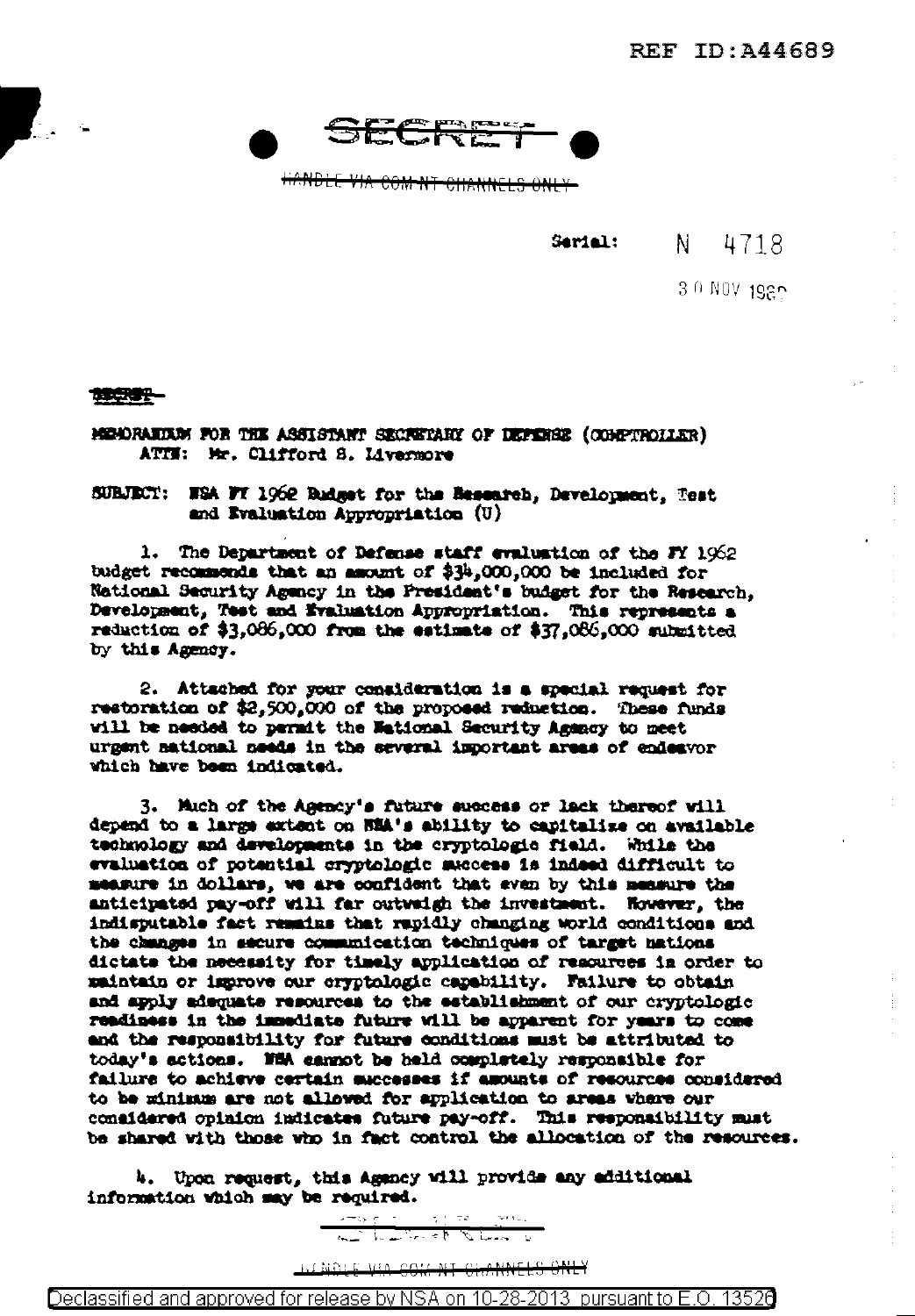COMINT CHANNELS ONLY

N. 4718 Serial:

5. This memorantum may be downgraded to Confidential upon removal of inclosures.

> L. H. FROST Vice Admiral, USN **Director**

**Thel:**  $\mathbf{d}$ 

Copy Furnished: Ceneral G. B. Erskine, USMC-Ret, Asst to SecDaf, Sp Opus

Director of Defense Research & Engineering

cc:  $DIR^{\prime}$   $\leq$ AG **Reading File**  $COMP - 4$ **COMP-01** 

M/R: On 22 November 1960, Admiral Frost approved the recommendation made by Mr. Barlow  $(R/D)$  that the Agency submit a reclama for \$2.6 million in FY 1962 RDT/E Appropriation. The initial reclama statement prepared by R/D, and provided to COMP on 23 November, was comprised of items which represented either new or expanded programs from the budget originally submitted to SECDEF/BOB. This matter was presented to Dr. Tordella by the Comptroller on 23 November. Dr. Tordella directed that the reclama be made only on the basis of items previously included in the NSA FY 1962 Budget. A revised reclama conforming with Dr. Tordella's decision was provided to COMP by R/D on 25 November. This statement has been used, substantially as submitted, as the inclosure to this letter. In addition, paragraph 3 of the letter was inserted verbatim at  $R/D$ <sup>'s</sup> request.

 $\pi$  dried<br>R. L. Wignall, COMP-41, 3119, 28 Nov 60, gjh

<del>HANDLE VIA COm IN CHARRELS ONLY</del>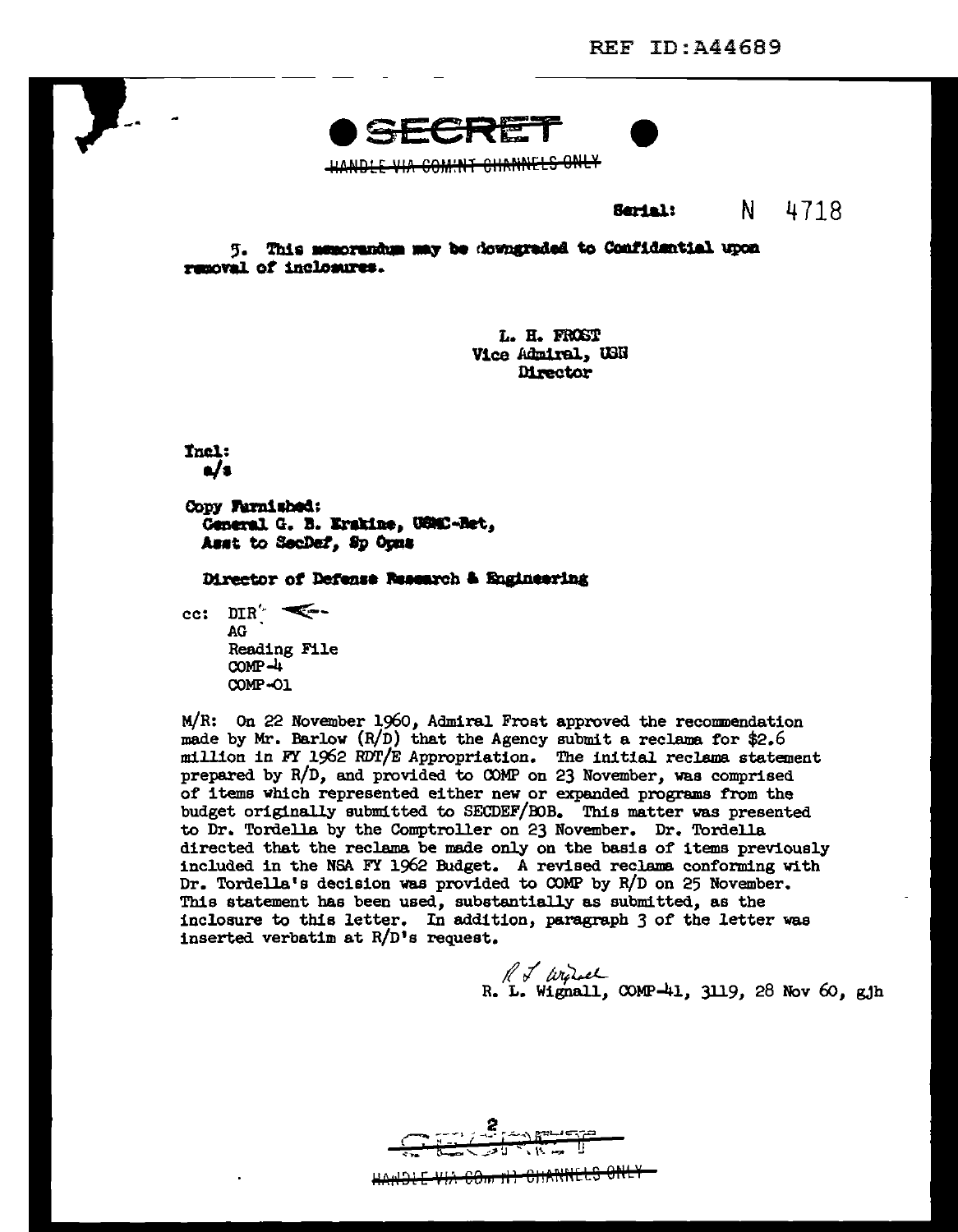## **REF ID: A44689**



HANDLE VIA COMENT CHANNELS CNLY

## Reclama for FY 1962 HDT/E Budget

1. Of the proposed reduction of \$3,086,000 in the NSA FY 1962 RDT/E budget, an amount of \$2,500,000 is intended for application in three areas of endeavor considered to be of sufficient importance to warrant reconsideration by the Department of Defense. These concern the enhancement of capability to collect desired signals, to exploit target cryptographic systems, and to conduct a test and evaluation program for SIGINT/COMSEC equipment urgently needed by the Services for a maticmal cryptologic effort. Details on the planned use of FT 1962 funds in these areas are provided in the following paragraphs.

2. Approximately \$200,000 is intended for spalleation to a program aimed toward the development of a readiness capability for the interception of new, and the identification of known, signals. The NSA field research and technical search programs are becoming increasingly important due to the geographical restriction of intercept sites. As further geographical restrictions are placed on intercept site locations, our state of readiness to intercept new signals will decrease further, unless an adequate program is carried out to develop the techniques and the equippent necessary to increase our intercept ranges from less deairable geographical locations. furthermore, there are indications that during this budget period, target nations will be employing new cryptographic systems in which operational procedures have not been finalized. The acquisition and analysis of these signals is of utmost importance to the derivation of intelligence, since procedural veaknesses and equipment malfunctions provide tremendous opportuaities for exploitation. Air ability to intercept traffic from these aew systems will depend to a considerable extent on the success of our field research and technical search programs.

3. The sam of \$1,000,000 is required in FI 1962 to begin the development of a general purpose vired rotor device. Many of the cryptographic systems against which our analytic efforts are directed employ wired rotors in one form or mother to achieve their cryptographic security. Normally, one of the first steps in an attack on such a system is to construct a specific wired rotor analog of at least a part of the equipment. In each case these are specific, tailor-sade devices applicable to only one rotor equipnent. It is proposed to develop a universal rotor analog which can be applied to any cryptographic rotor system as soon as basic facts about the system become known. The development of such a device would result in obvious efficiencies and economies of time and money. Application of such a device on a problem would decrease considerably the amount of resources required for the development of the exploitation equipment necessary for final solution. Present technology has reached the point where such a device can be developed in FT 1962. The deletion of this project from the NSA R/D progress will make necessary the continuance of the policy to design and build a specific rotor device for each specific rotor problem which occurs in the future.

<del>ਮ 30 ਫ਼ਰਮਾ ਸਾ 19 ਬੰਬ ਲੇ 11 ਟਿਰਟੈਂਟ ਦੇ ਸੰਬੰਧੀ</del> ਦ